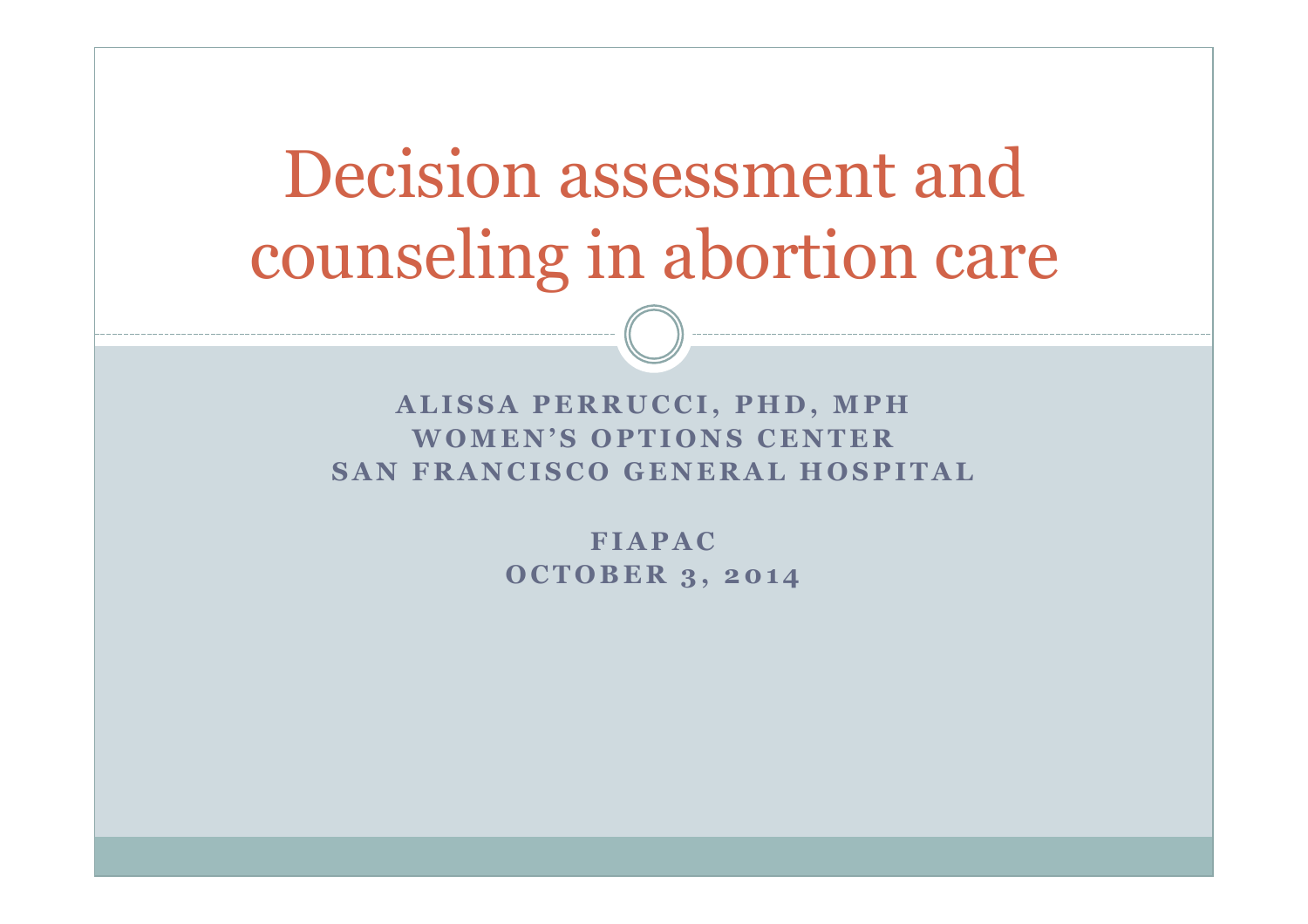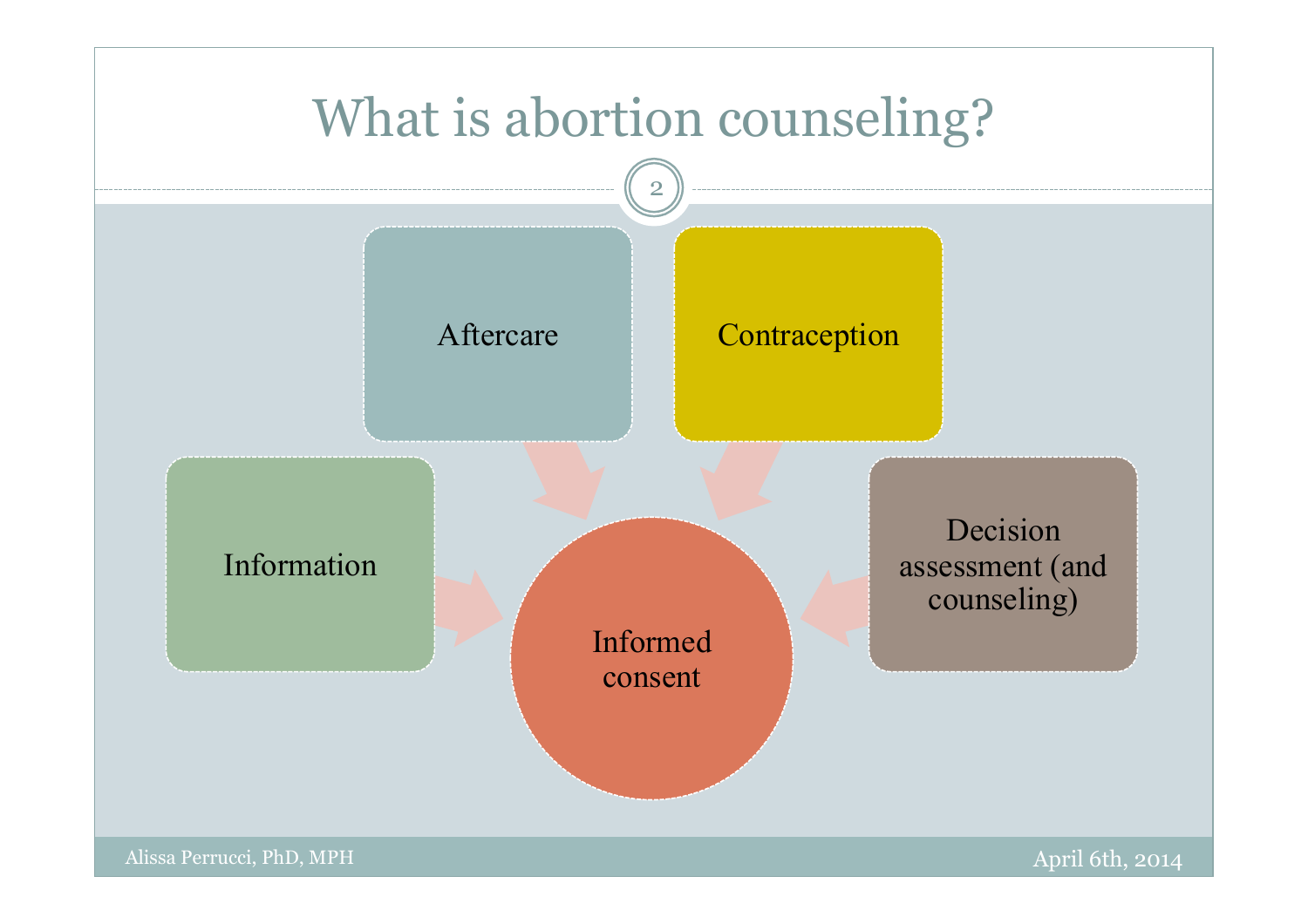### What we recognize

- People are allowed to be sure about their pregnancy decisions.
- Our approach and framework extends an *invitation* to the other, not a requirement.
- The foundation of our work is the legal doctrine of informed consent.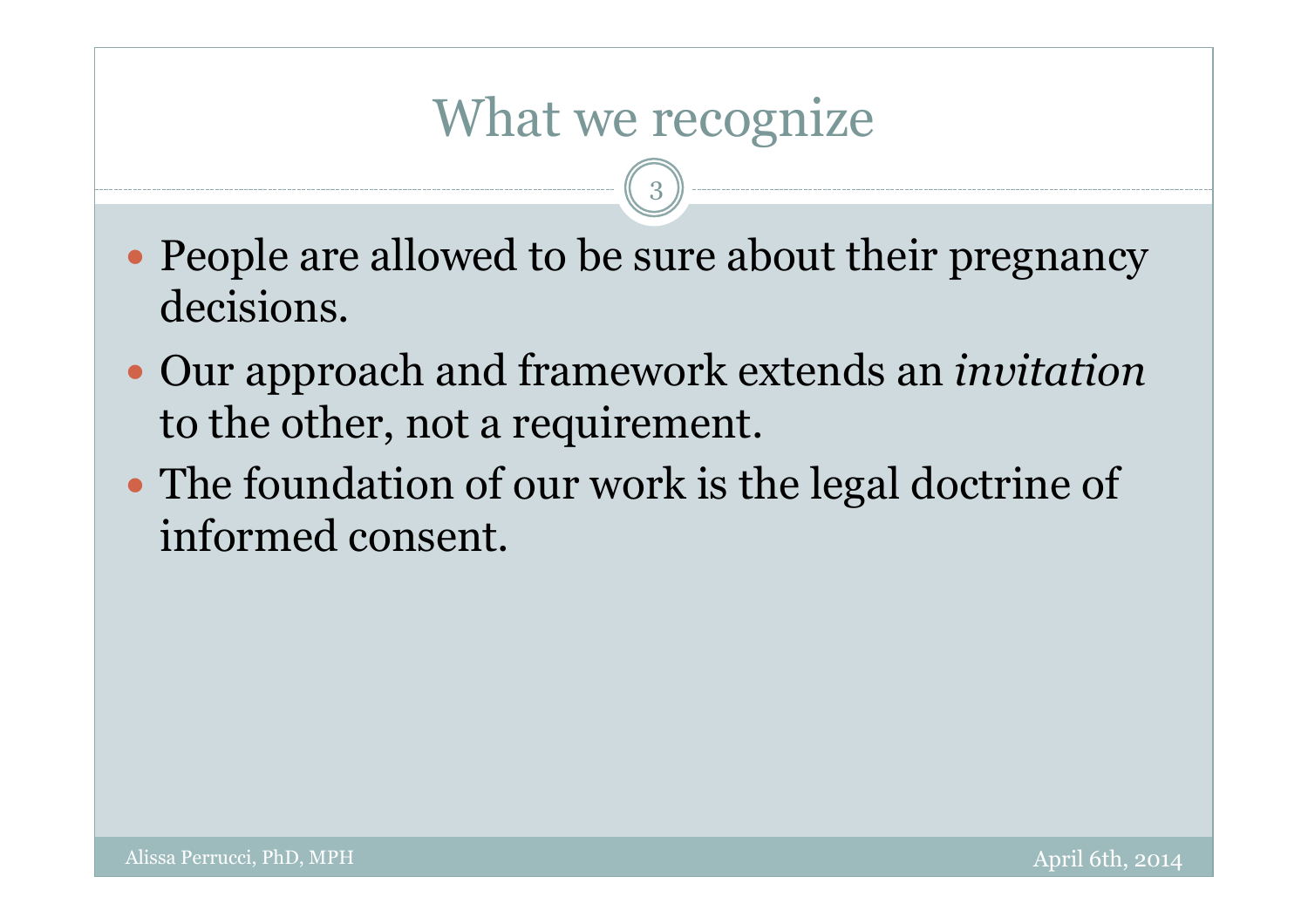# Informed consent

- 1. Competence
- 2. Understanding the nature and purpose of the proposed treatment, its alternatives, and the risks and benefits of each
- 3. Appreciation of the consequences of a decision
- 4. Making the decision voluntarily
- 5. Evidencing a choice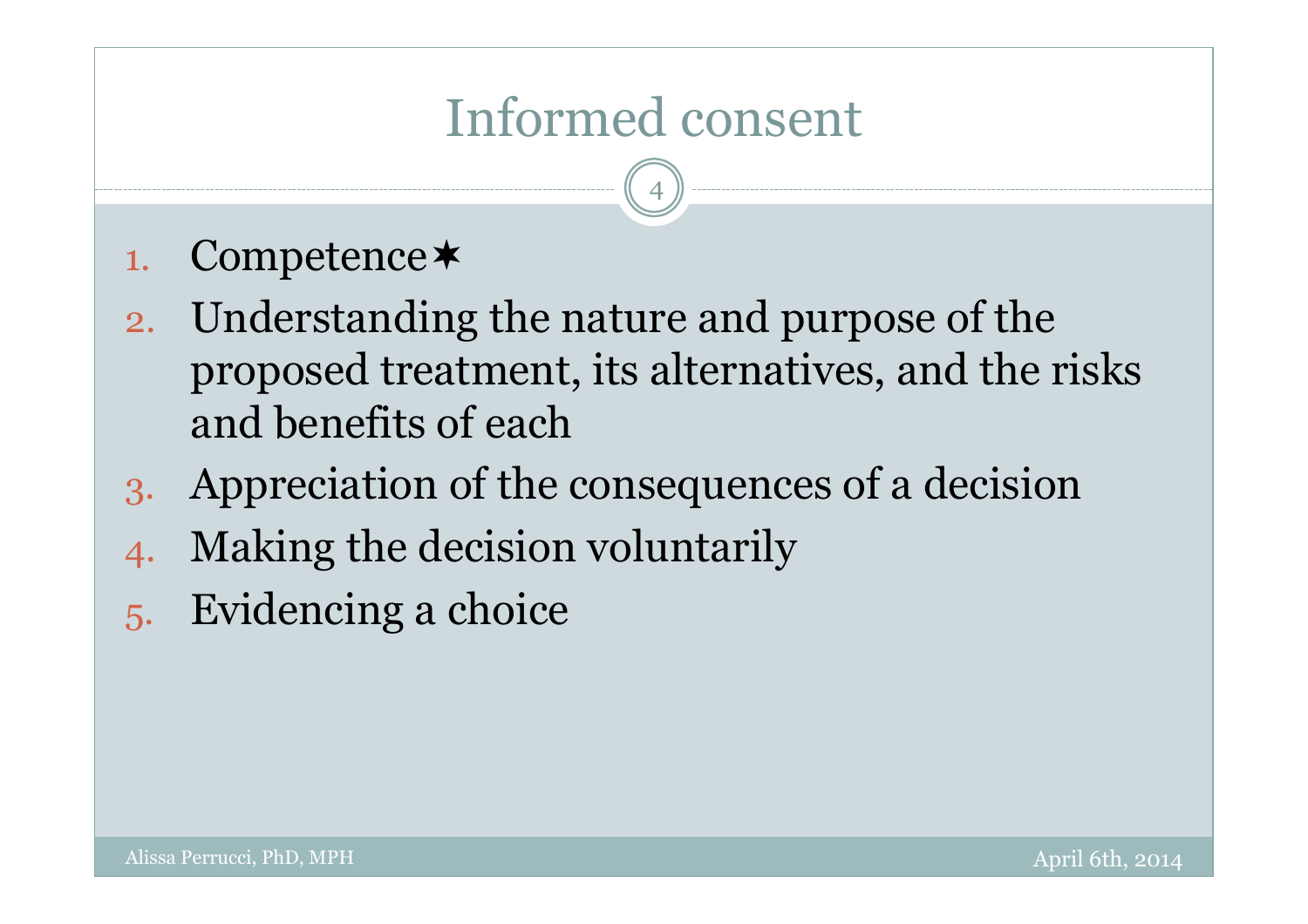### Competence

- 1. The ability to reason
- 2. The ability to understand
- 3. The ability to appreciate the consequences of a decision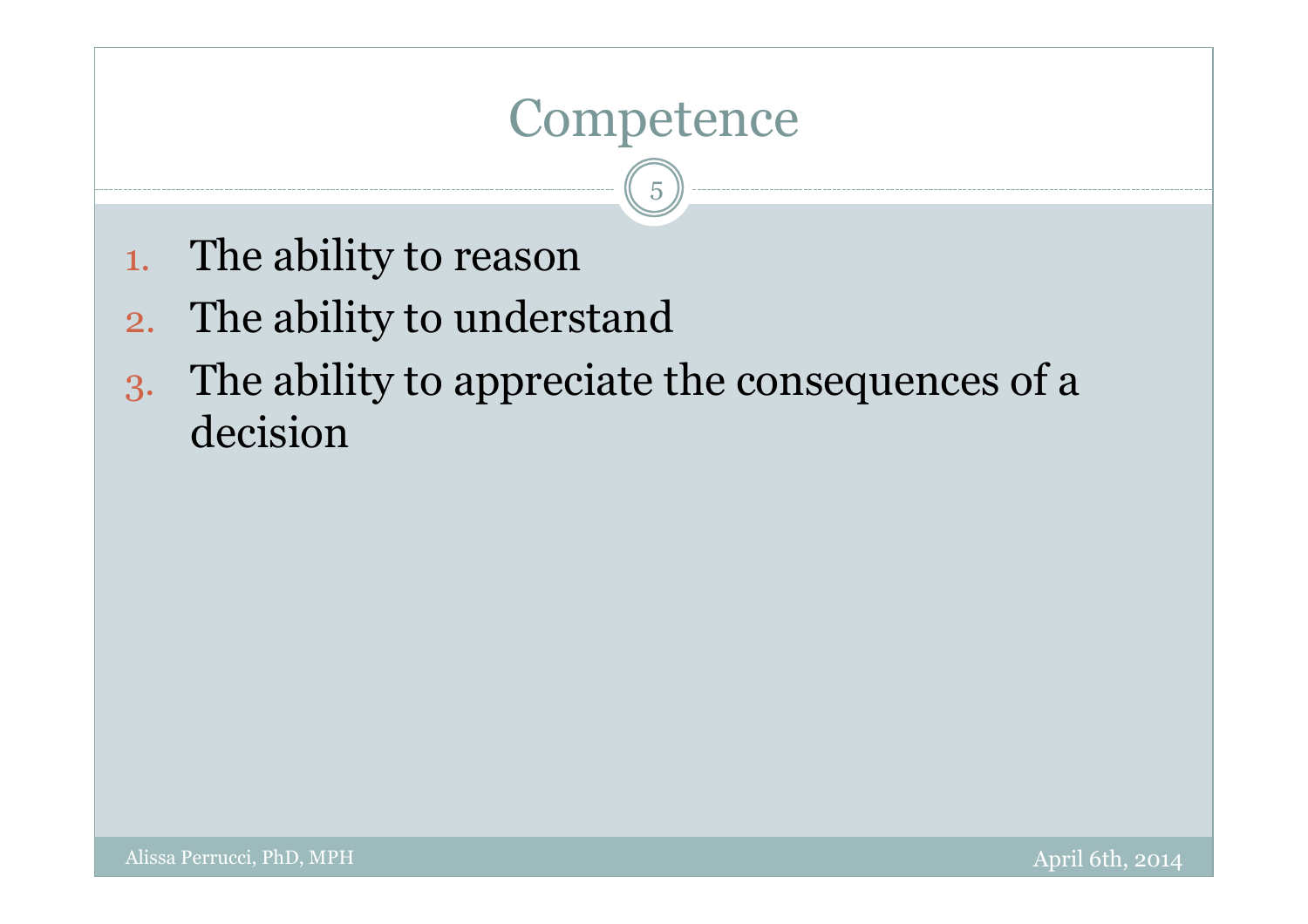# Why do decision counseling?

6

- Psychological response after abortion
	- Major et al. 2009

### • What improves post-abortion coping?

- Positive framing of the abortion and oneself
	- Trybulski 2006
- Positive social support and an absence of negative support
	- Cozzarelli, Sumer, and Major 1998
- Belief that one has the ability to cope post-abortion
	- $\times$  Major et al. 1998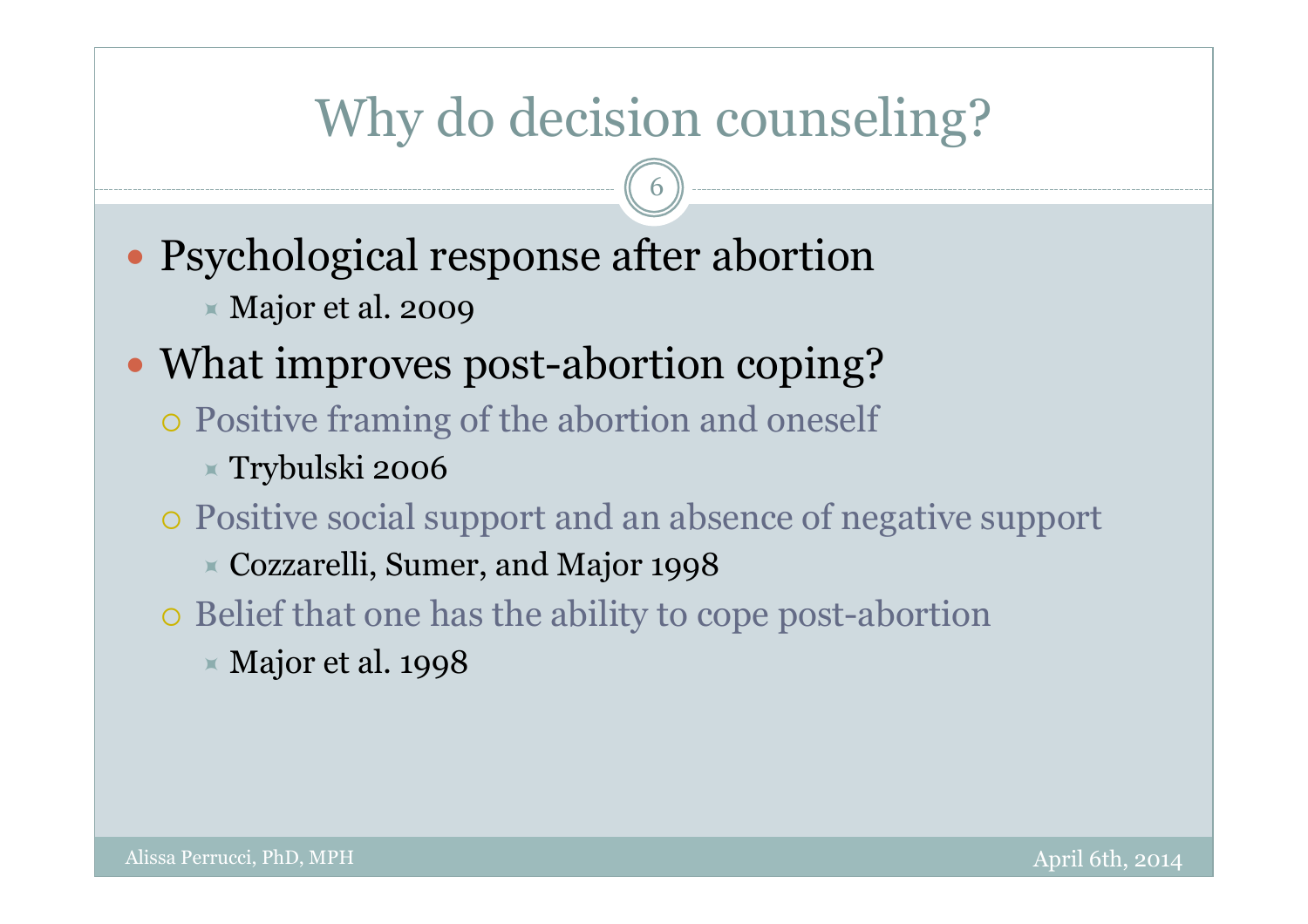### Decision assessment

- Step 1: Learning about her experience making the decision
	- What was it like for you to make the decision to have an abortion?
- Step 2: Checking in about support
- Step 3: Planning for post-abortion coping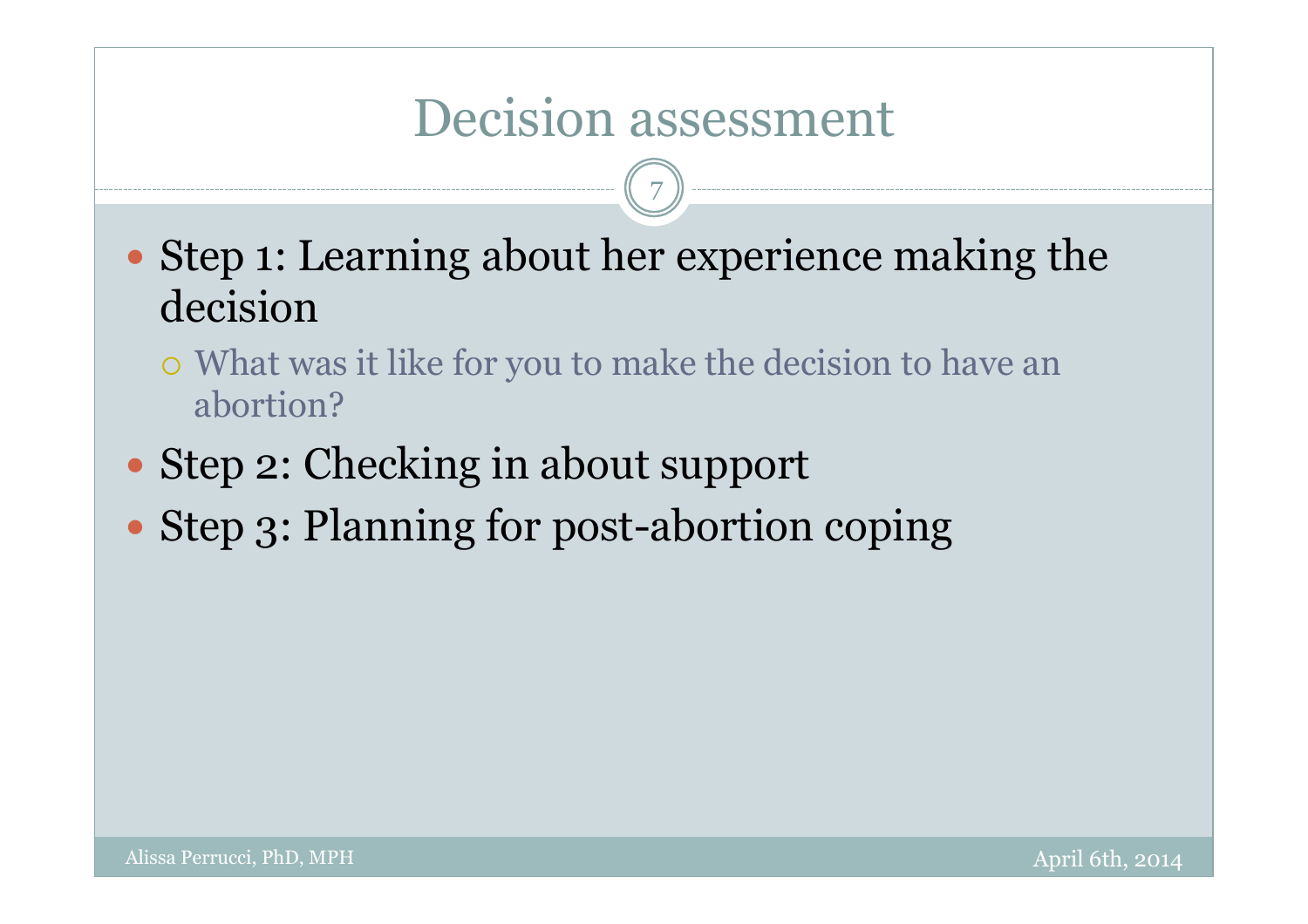## Philosophy of this style of assessment

- The assessment is part of the invitation to the patient to discuss feelings and thoughts about her decision.
- We are encouraged to be transparent in our intentions with the patient.
- Patients are allowed to be sure of their decisions; patients are allowed to decline the invitation as long as you and the patient fulfill the process of informed consent.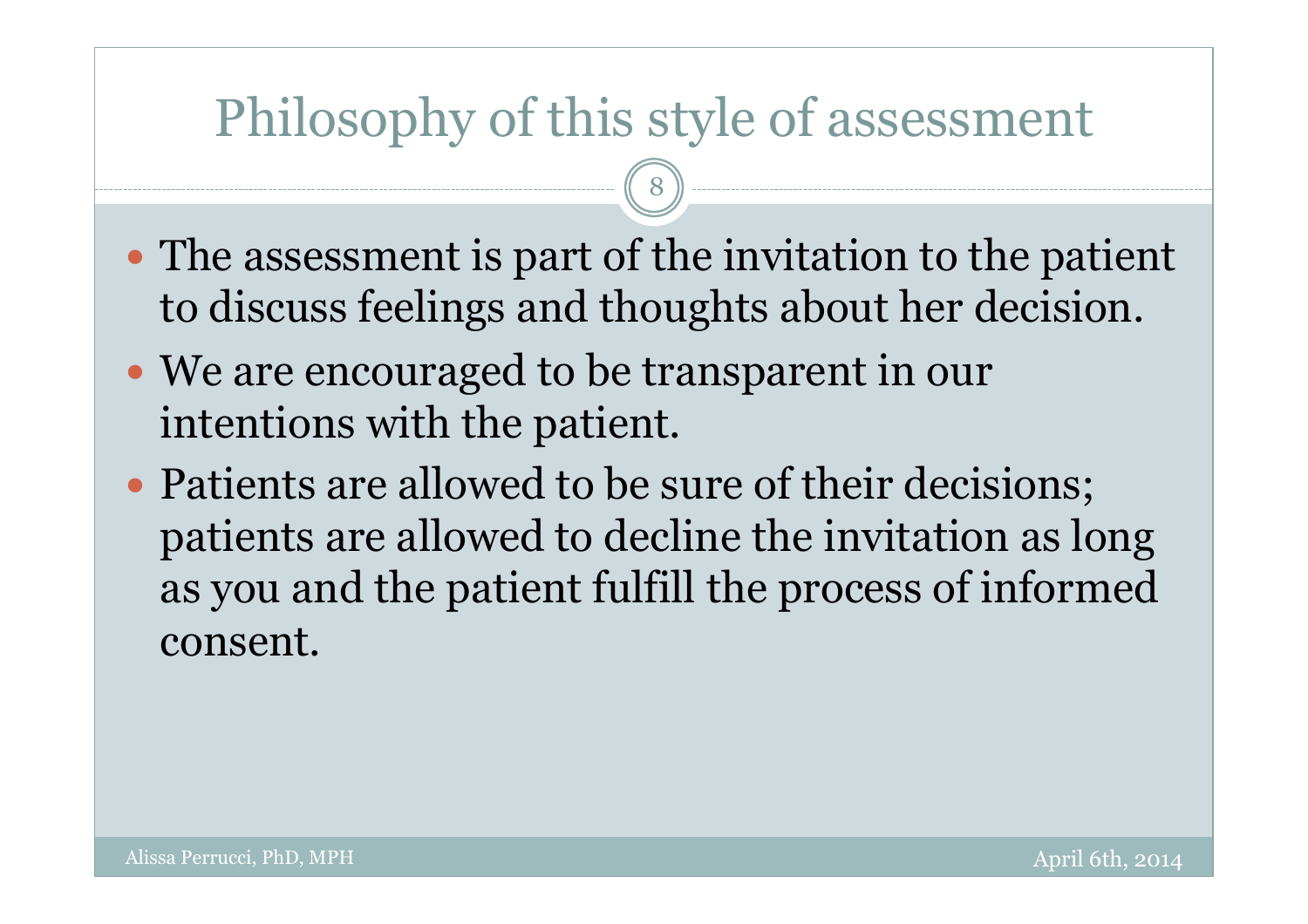## **Staff**

- Para-professional model
- Non-judgment around parenting, adoption, and abortion
- Compassion
- Capacity for listening over talking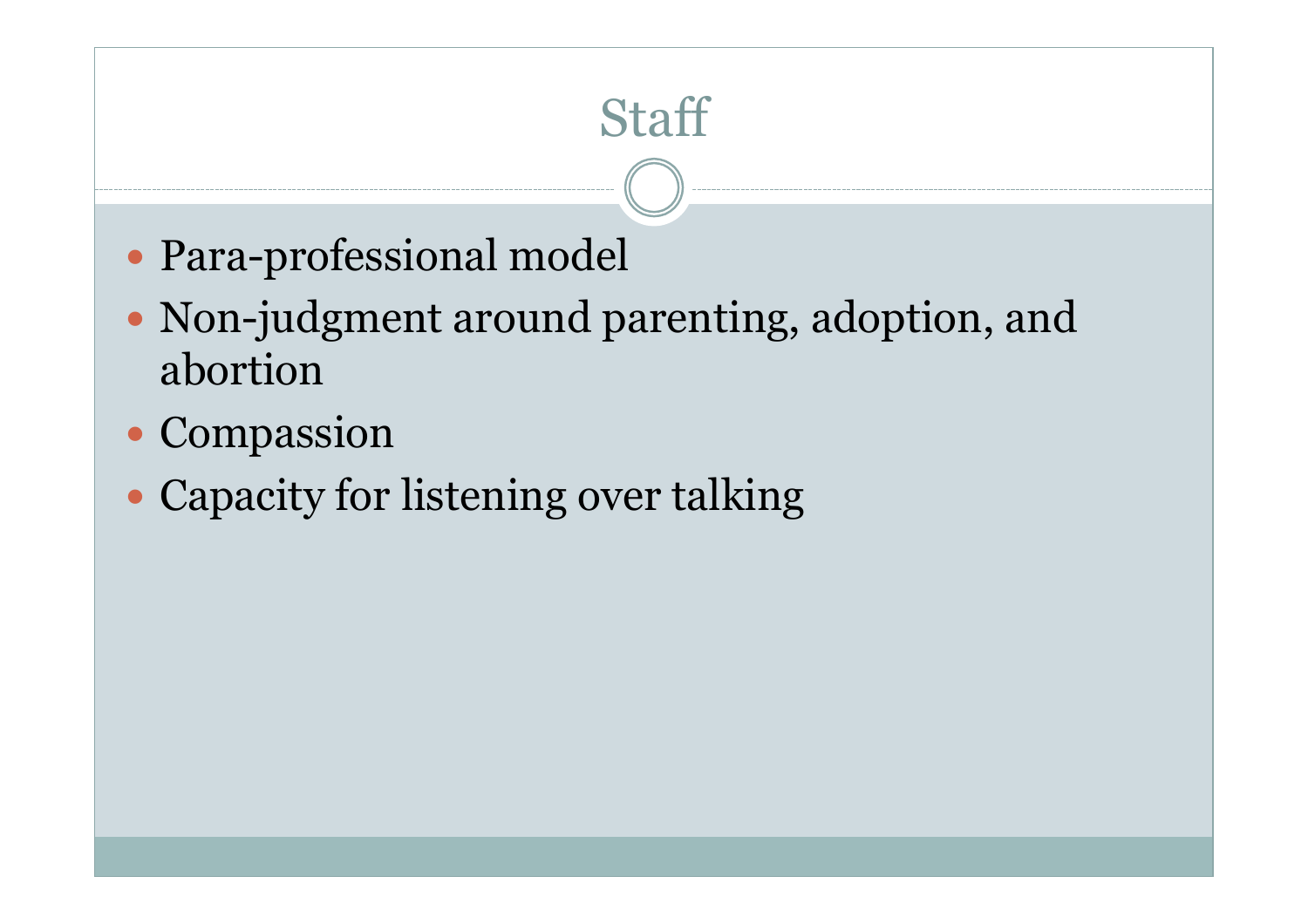# Training and evaluation

- Shadow the supervisor
- Task sharing within a counseling session
- Counseling with the supervisor present
- Observation of co-workers to compare styles
- Checking in on difficult cases; some cases the supervisor joins the session
- Checking in for advice
- Annual observation during performance evaluation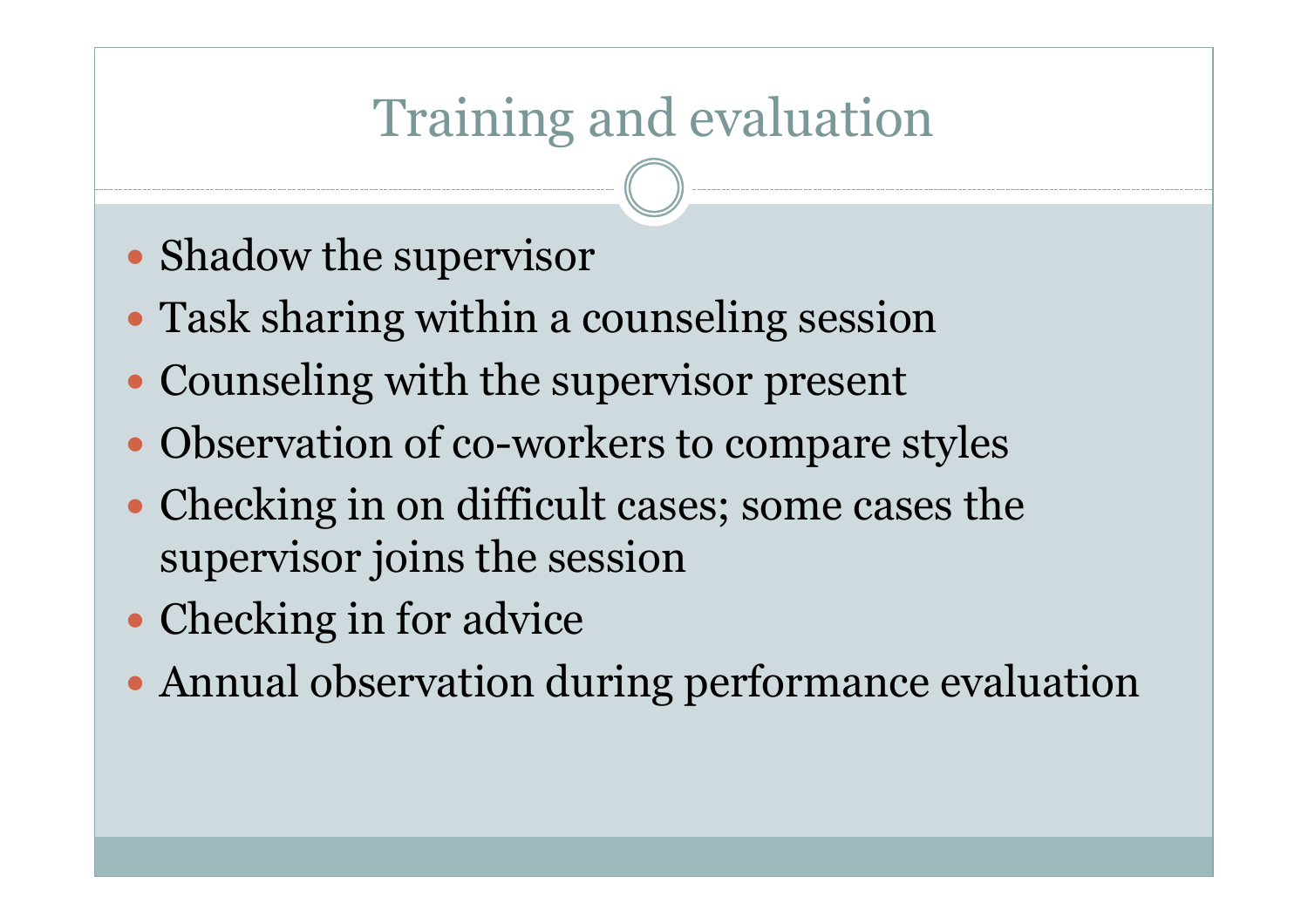# Fundamental principle

11

#### *The patient has the answer*

One pregnancy decision is not "more moral" than another; she is a good person making a moral decision for herself. There is no knowledge that you possess about the answer to her dilemma that she does not.

Alissa Perrucci, PhD, MPH April 6th, 2014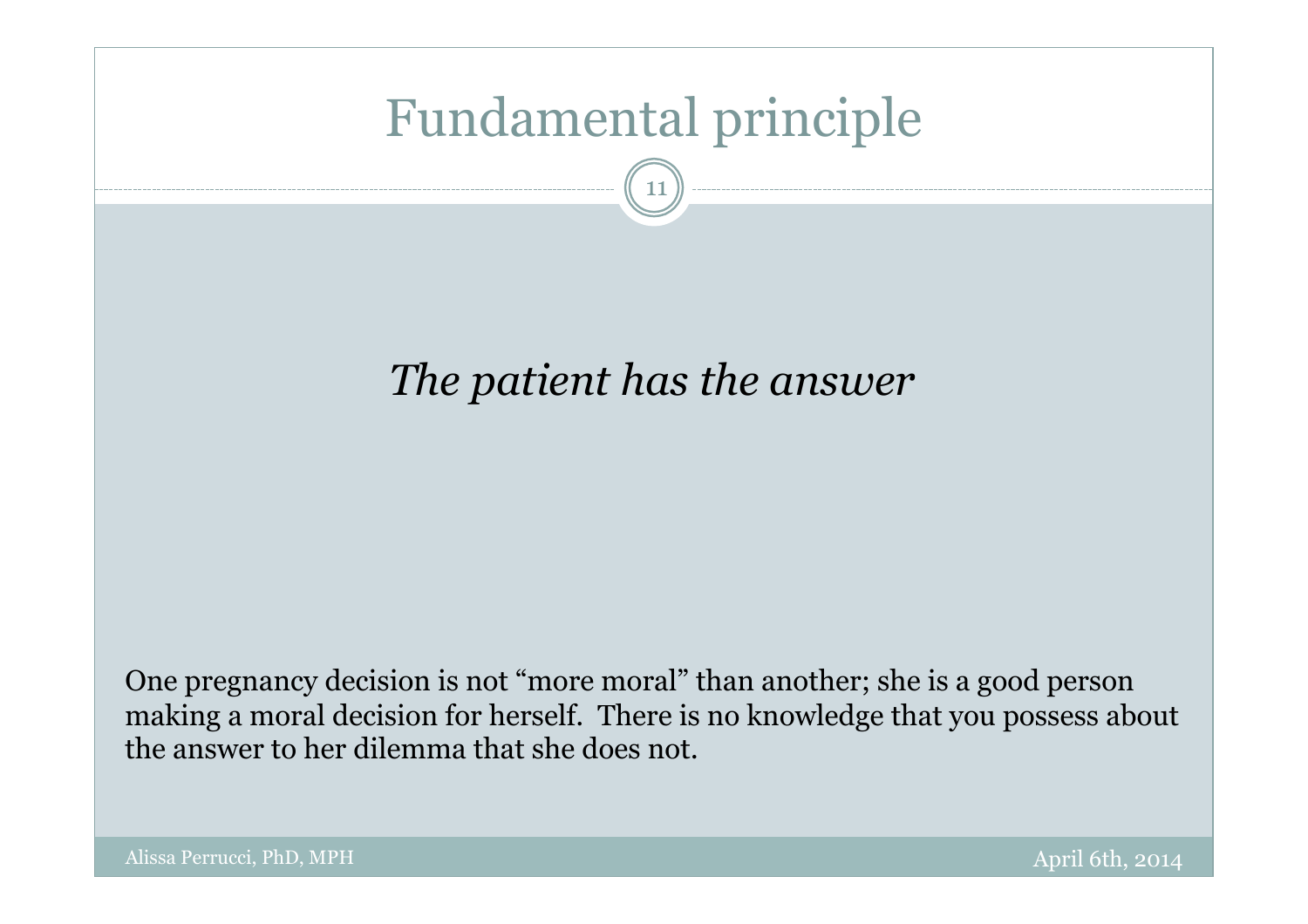### Approach  $\widehat{12}$

- Listen.
- Do not assume!
- Self-reflect.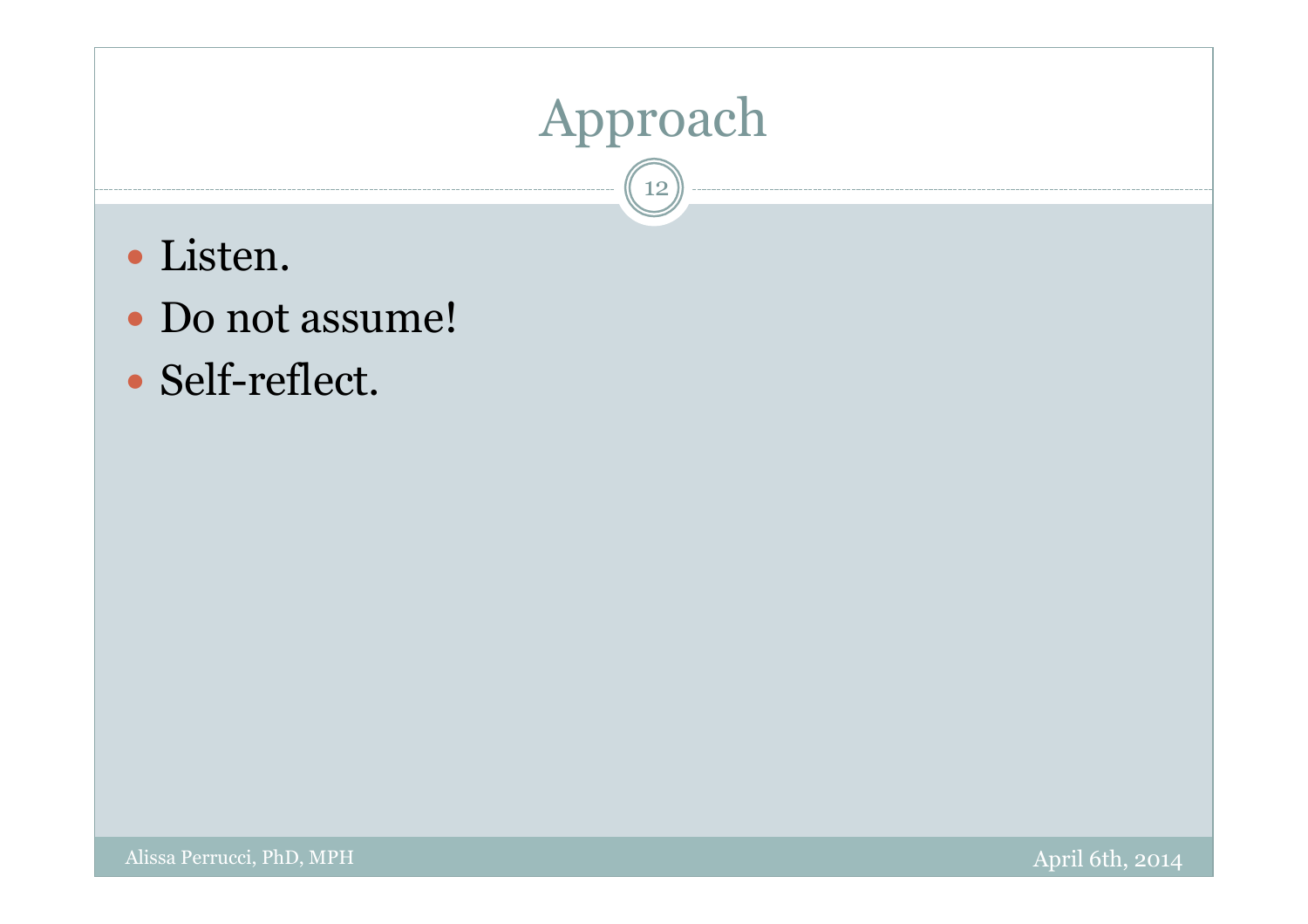# Listening means…

- Silence
- Asking open-ended questions
- Being open to, curious about, fascinated with, and interested in the patient's process – while *not* having an agenda for the outcome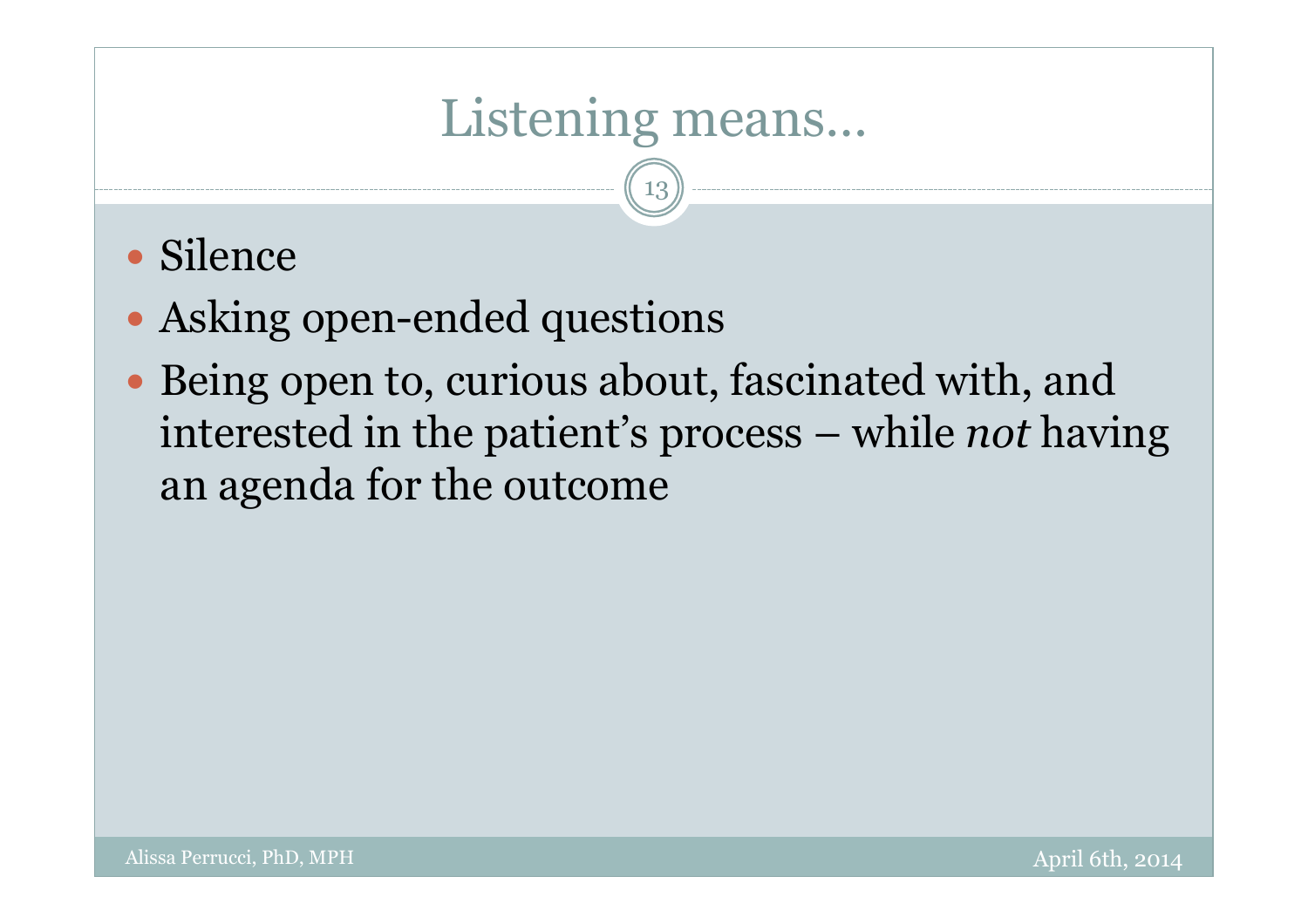#### Not assuming means…

- That you don't take for granted that you and the patient share the same understanding of medical terminology, feelings, or beliefs
- You are free to inquire, investigate, and *learn from the patient*
- Taking a step back from "professional mode." You do not have *The Answer*, nor are you obligated to find it for the patient.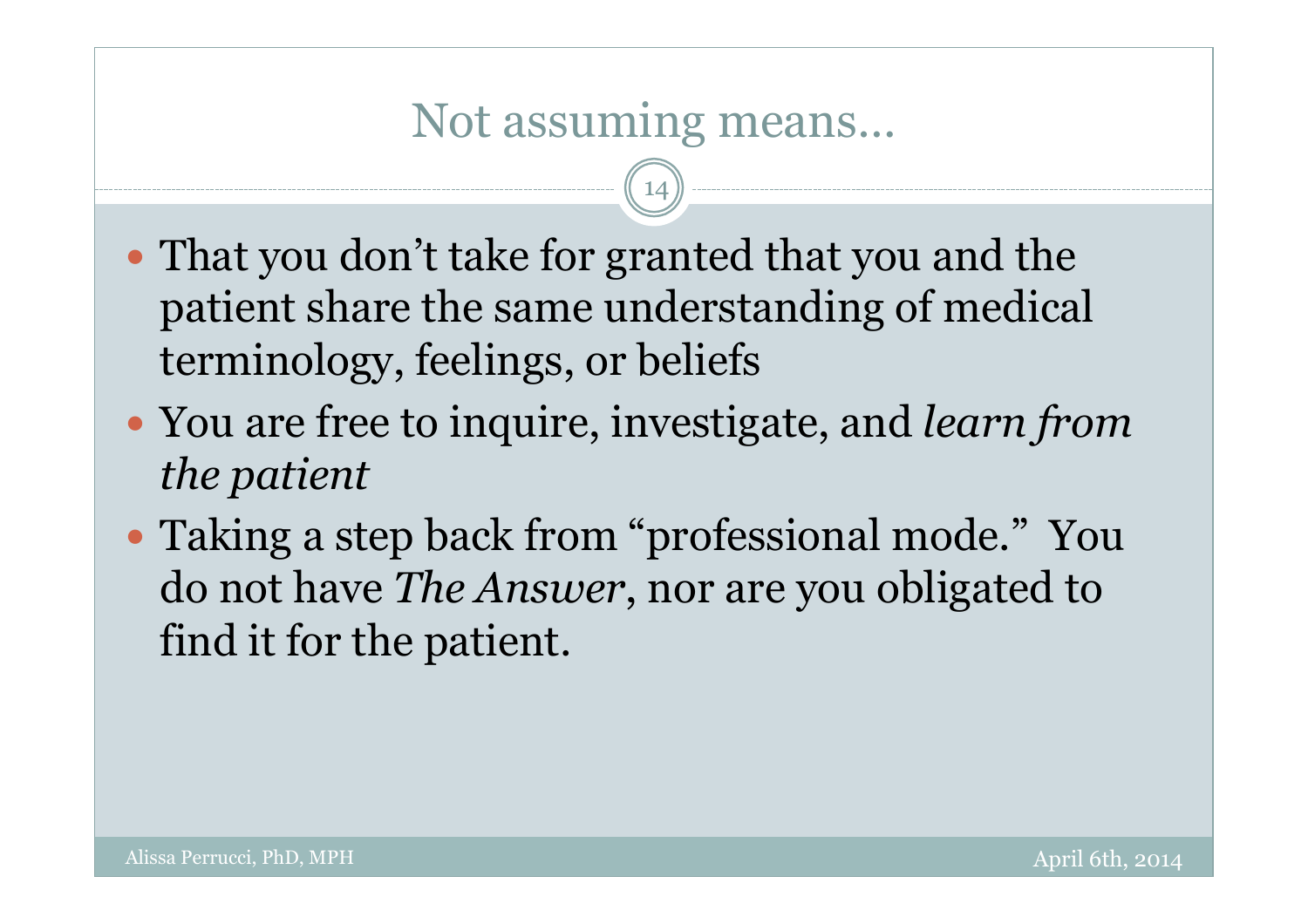### Self-reflecting means asking yourself…

- What scenarios are hard for me?
- What particular decisions do I *want* patients to make?
- What decisions do I think are foolish?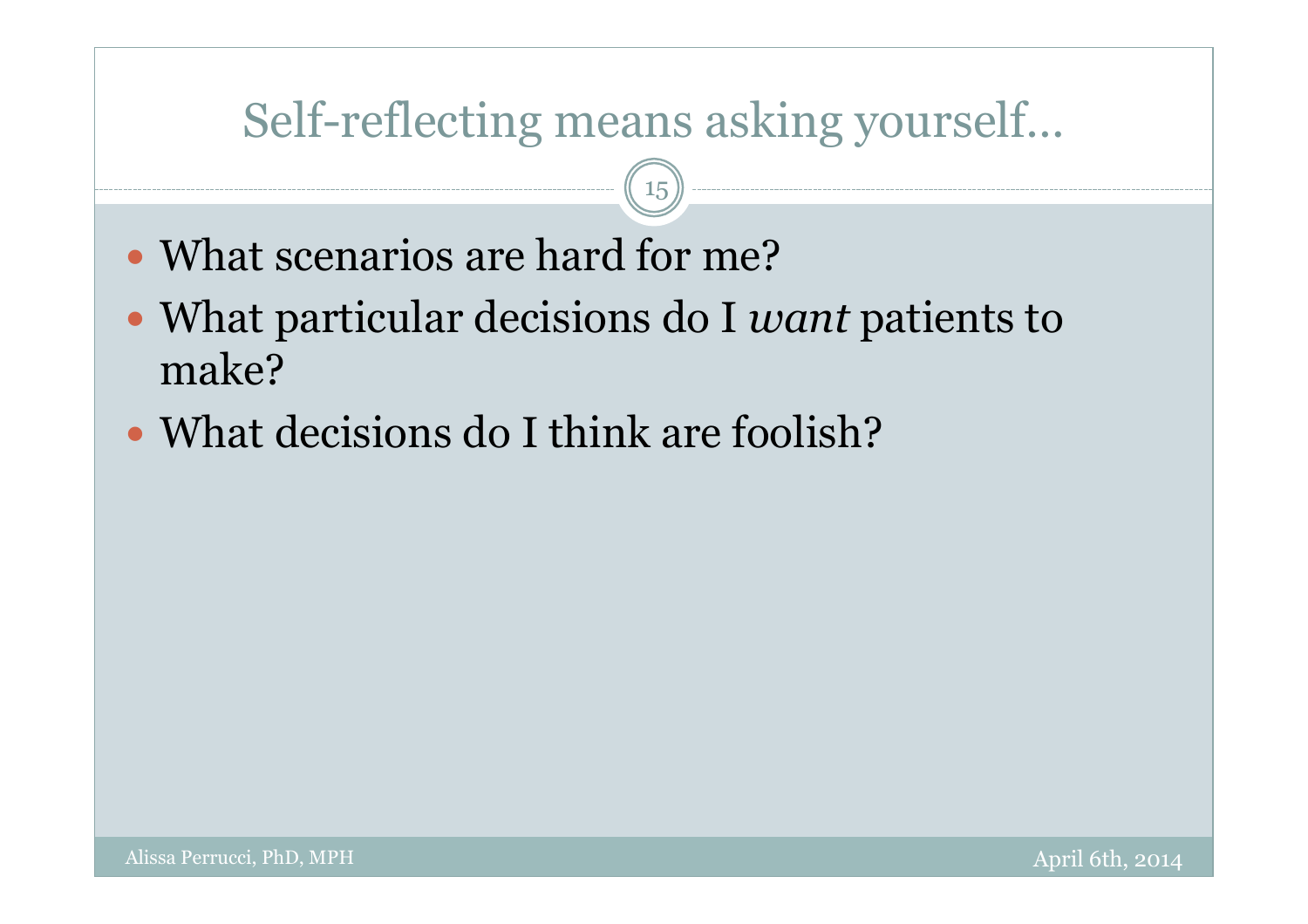# Conflict with an abortion decision

16

#### Emotional conflict

I'm never going to forgive myself

I'm going to miss the baby after it's gone

#### • Spiritual conflict

Will God forgive me? Is abortion a sin?

I'm worried about what God is thinking about me.

#### • Moral conflict

I think abortion is murder but I still have to have one.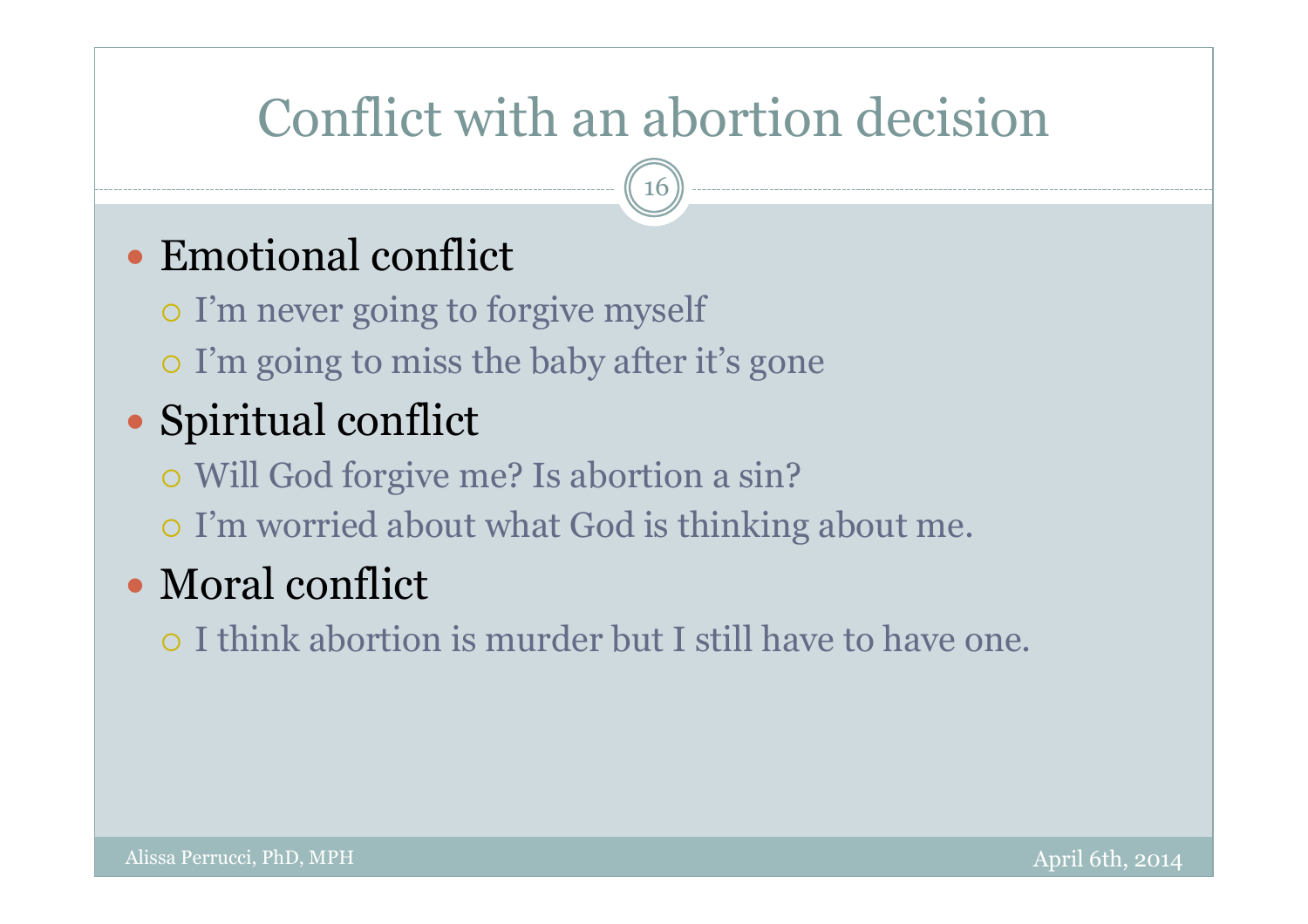## Ambivalence

17

- "Simultaneous and contradictory attitudes or feelings toward an object, person, or action."
- "A continual fluctuation as between one thing an its opposite."
- "Uncertainty as to which way to follow."
	- I feel torn.
	- I don't know what to do!
	- I almost didn't come to my appointment today.

From *Merriam Webster Online*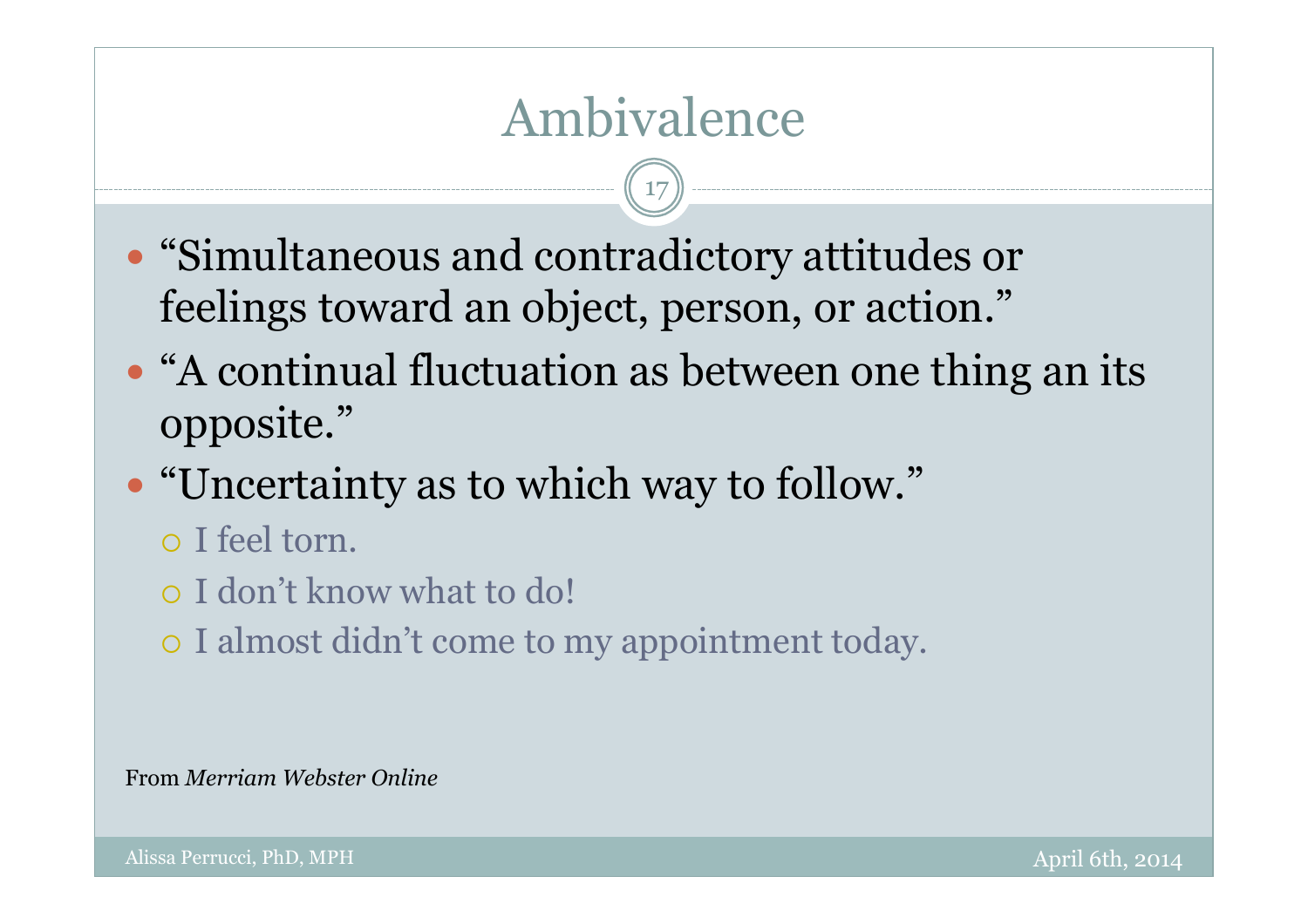# The framework

 $\left(18\right)$ 

- 1. Validate and normalize.
- 2. Seek understanding.
- 3. Reframe.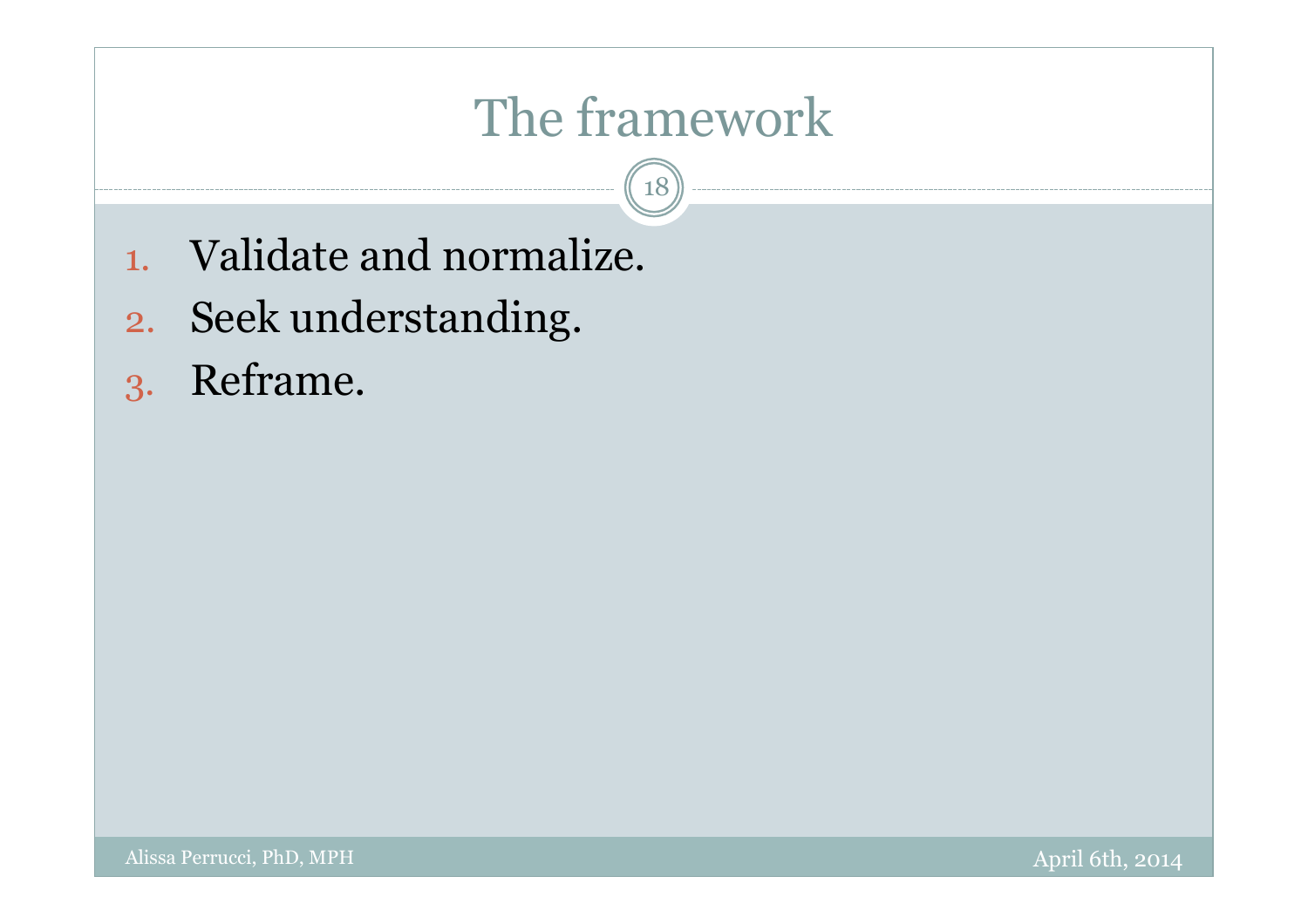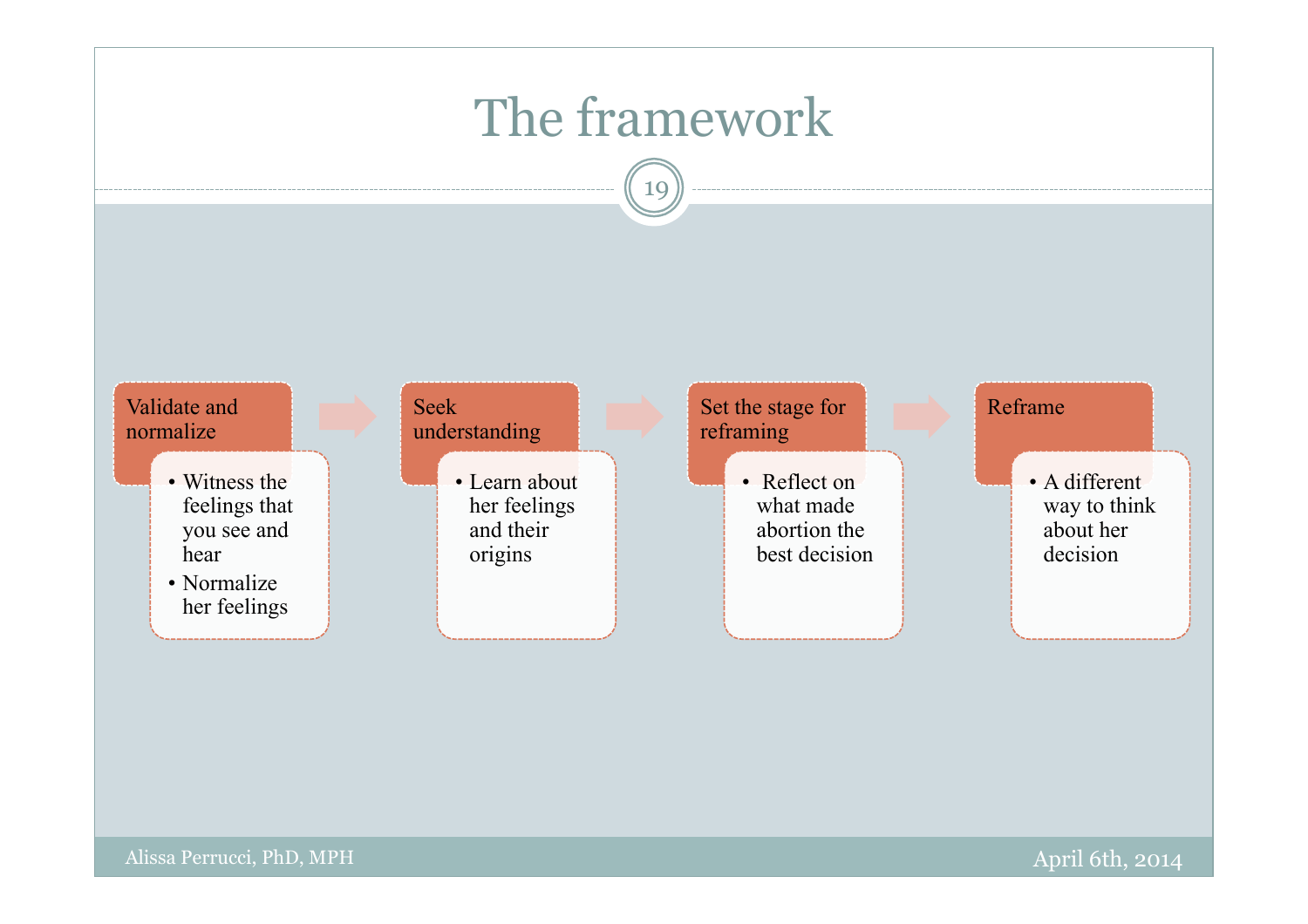# Dialogue: Validate

- Counselor: What was it like for you to make the decision to have an abortion?
- Patient: It was hard.
- Counselor: What made it hard?
- Patient: [starts to cry] I've felt movement.
- Counselor: [s*ilence*]
- Patient: [c*rying*]
- Counselor: It's okay to cry here.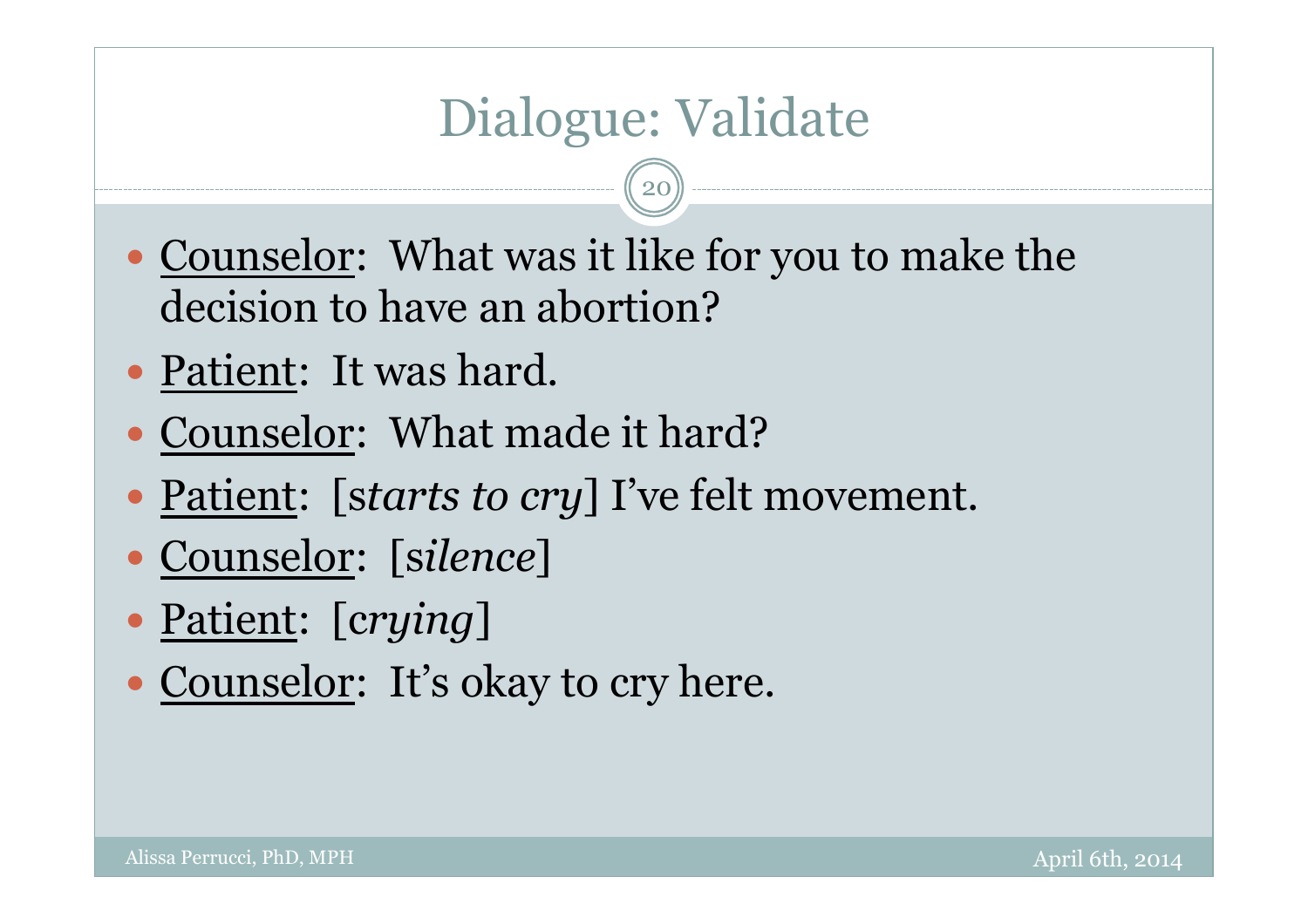# Seek understanding

- What is the *personal* meaning of expressed feelings or beliefs?
	- Don't assume that you understand how she feels just because you understand the words she is using.
- There is no *solving* here; witnessing feelings is healing in and of itself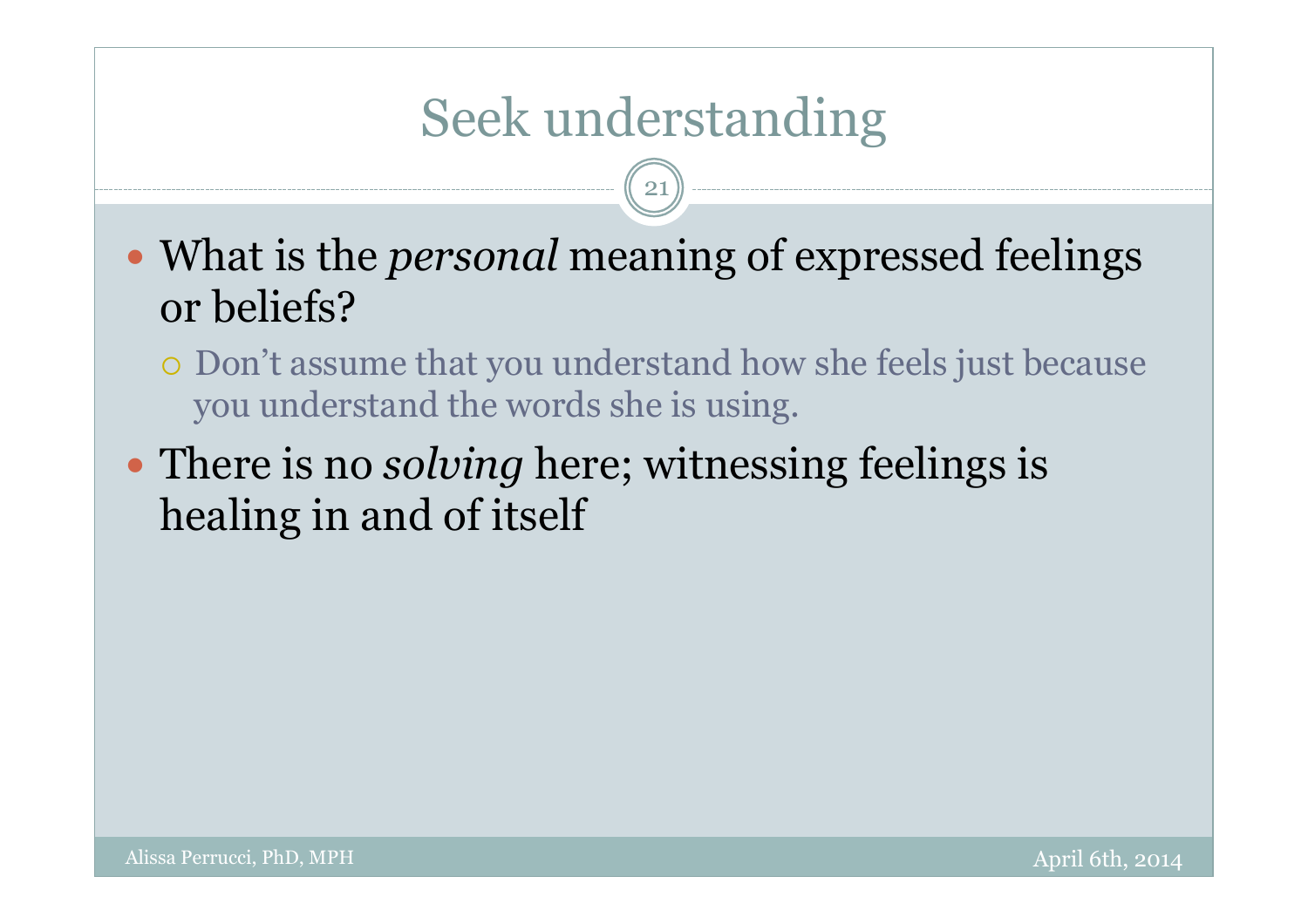### Ways to seek understanding

22

- Can you say more about that?
- What is that like for you?
- How do you feel about that?
- How's that been for you?
- What's been going on for you?

#### Attend to the exceptional statement

*It may be buried within a litany of congruous statements*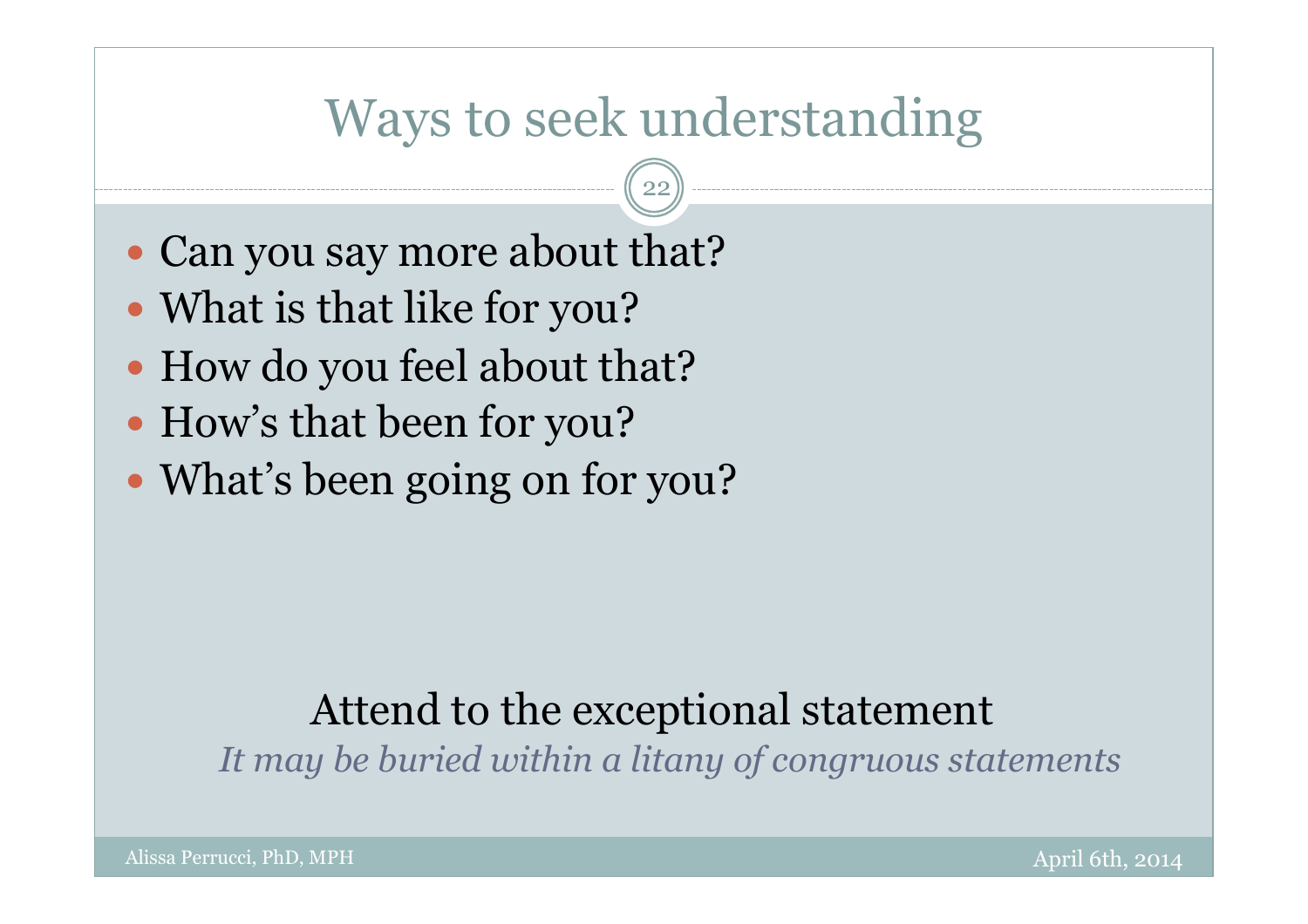# Dialogue: Seek understanding, normalize

- Counselor: It's okay to cry here.
- Patient: [*sniffles*]
- Counselor: [gently] What's that like for you, to feel movement?
- Patient: It makes me realize that it's a baby; I think about my kids and how much I love them.
- Counselor: I've talked to other women who've felt this way, too. Can you describe the feelings that are coming up for you right now?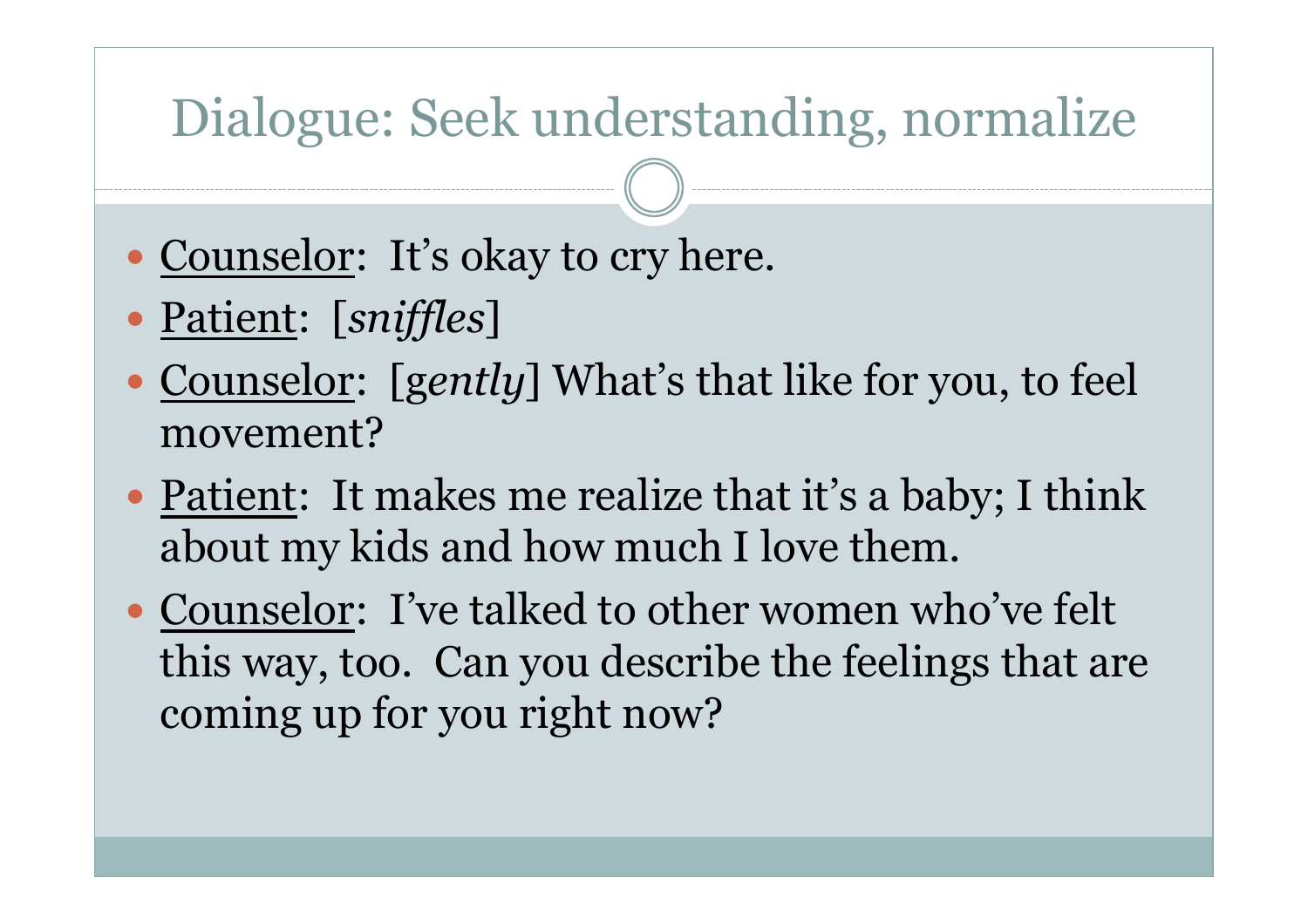### Dialogue: Normalize, Seek understanding

- Patient: [*crying*] I feel like I'm killing my baby.
- Counselor: [*with empathy*] You know, other women have told me that they feel the same way. Can you tell me more about what that means for *you* when you say that?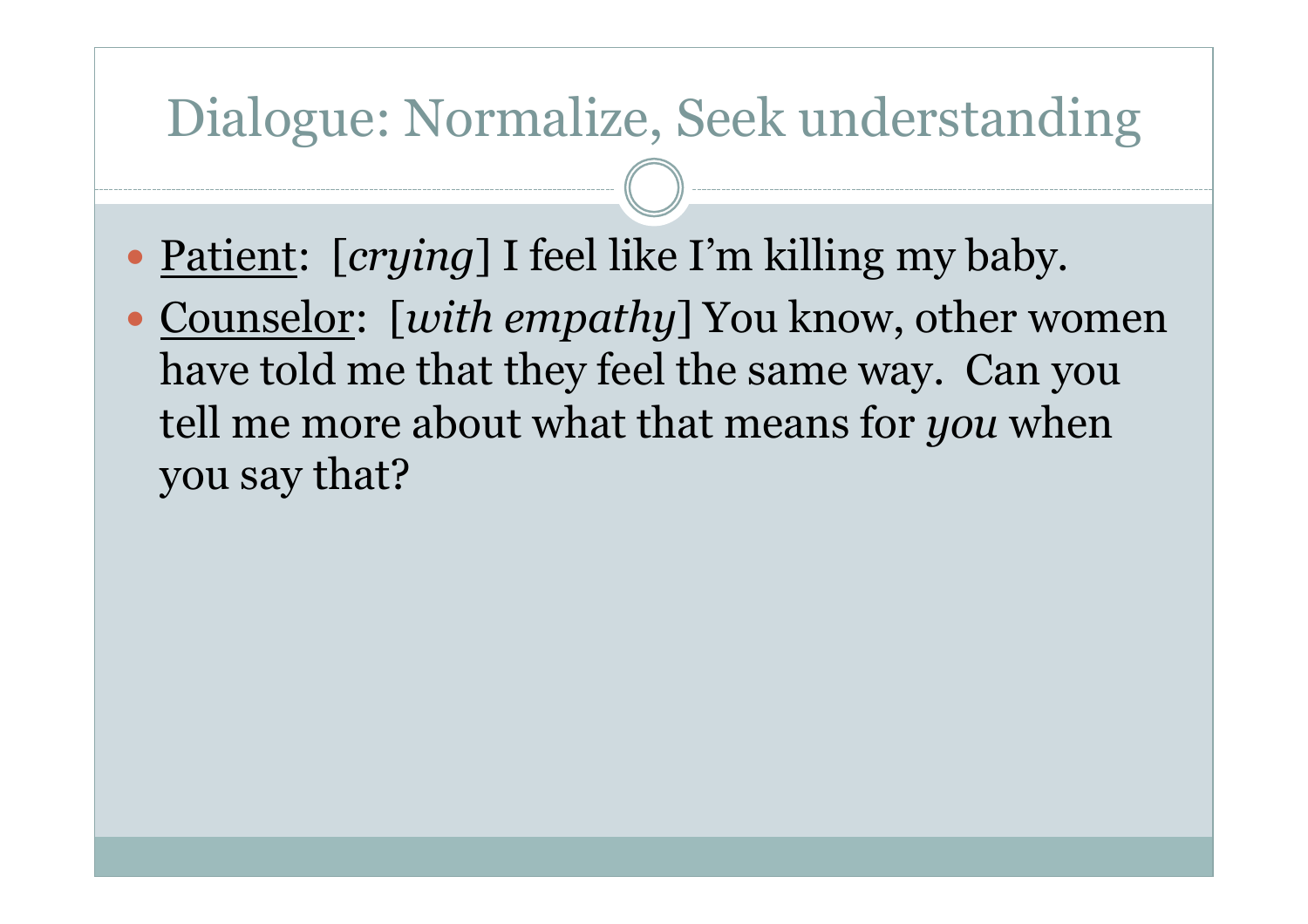### Dialogue: Reframe

- Counselor: I'm listening to what you're saying and I want to acknowledge that I can see how much you care for your daughter, your mom and what would be right and fair for a second child. The other thing I would want to say to you is that having an abortion does not mean that you have bad feelings toward the baby. Deciding when it is the right time to bring a baby into the world is a caring, loving decision.
- Patient: [*crying*] Thank you for saying that.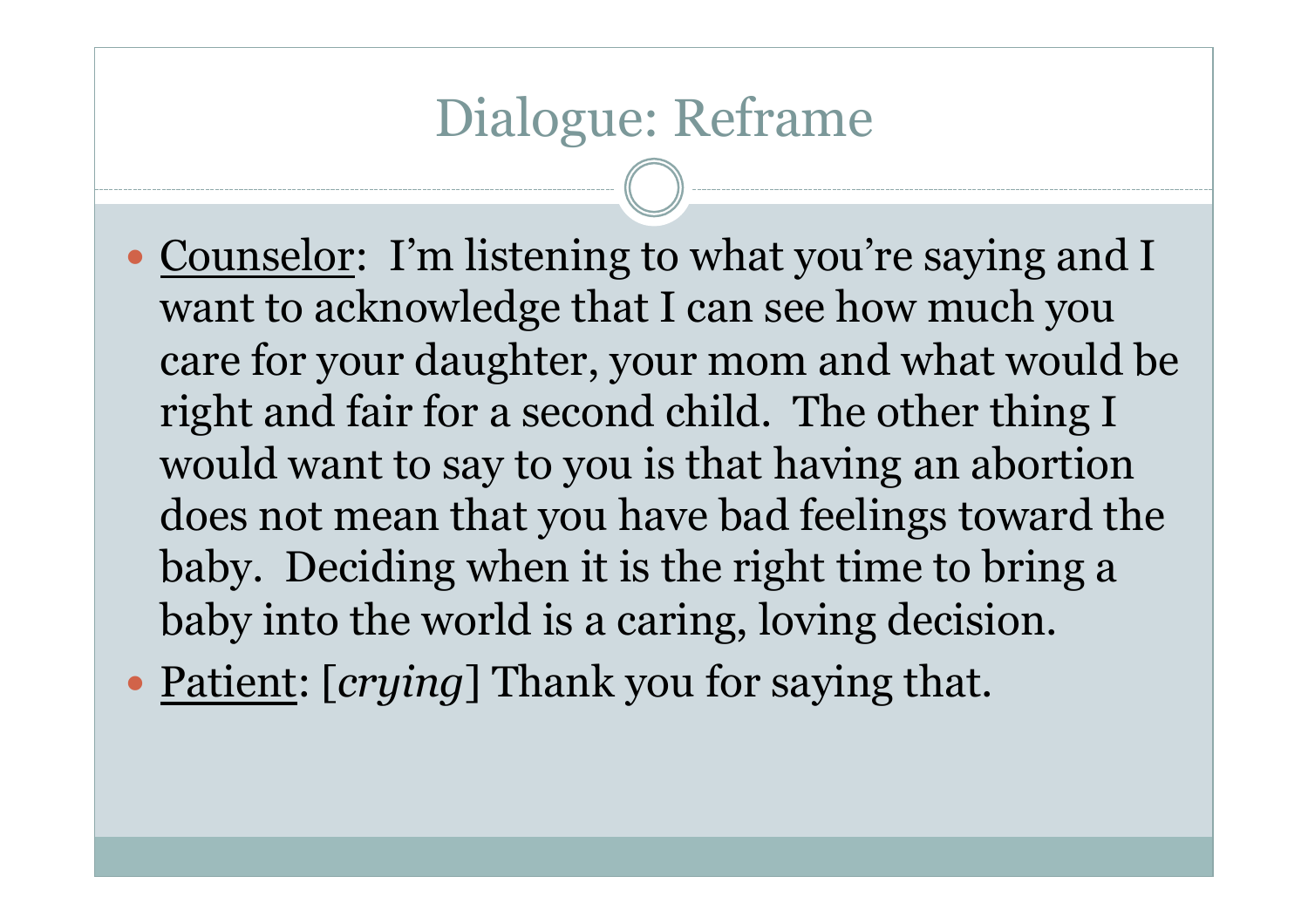## Dialogue: Reframe

- Counselor: I hear in what you're saying a lot of care and compassion toward this baby, your kids, and yourself. That says something about you as a person.
- Patient: Thank you for putting it that way.